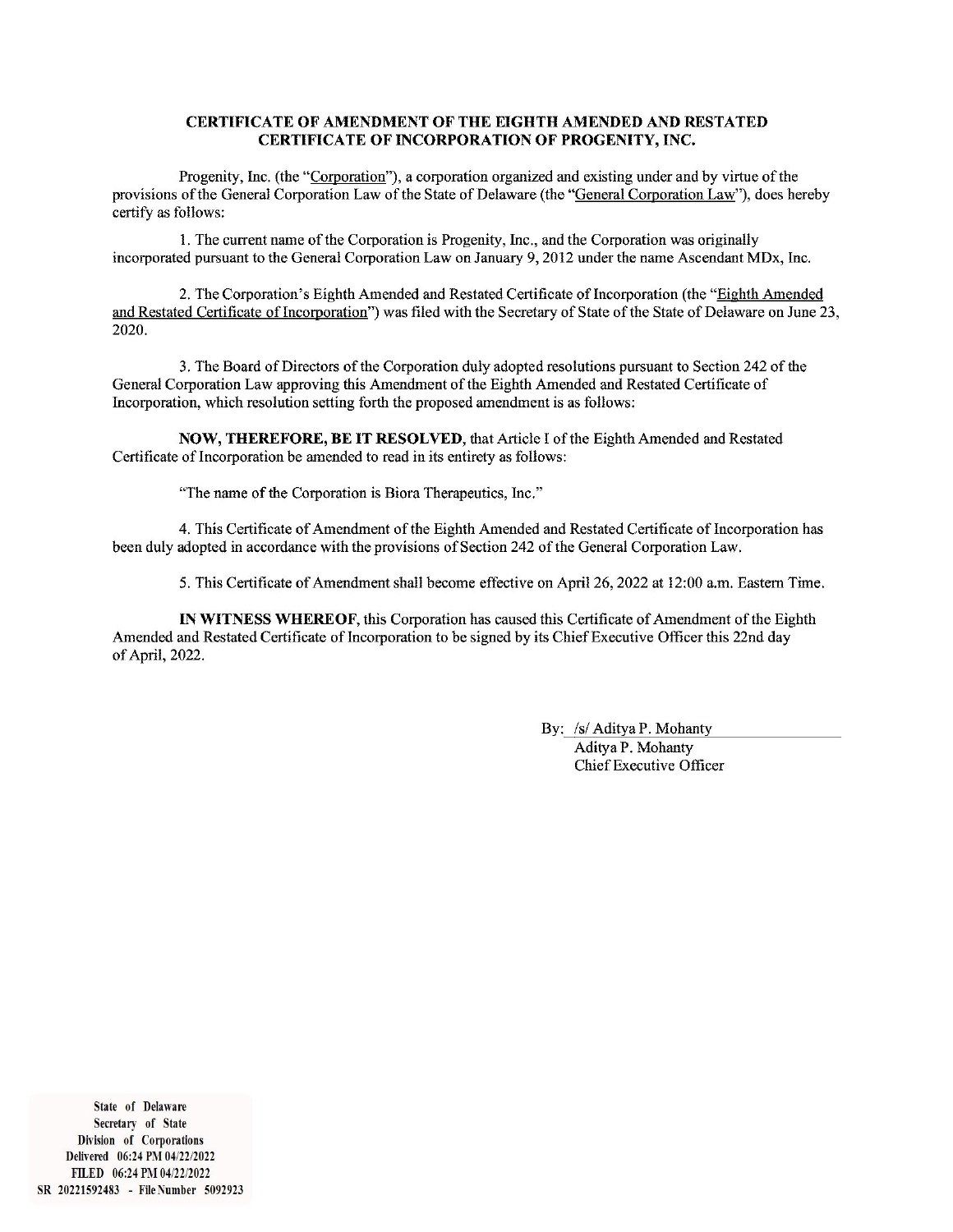#### **EIGHTH AMENDED & RESTATED CERTIFICATE OF INCORPORATION**

**OF**

# **Progenity, Inc. (a Delaware corporation)**

(Pursuant to Sections 242 and 245 of the General Corporation Law of the State of Delaware (the "DGCL"))

PROGENITY, INC., a corporation organized and existing under and by virtue of the provisions of the DGCL,

# **DOES HEREBY CERTIFY:**

**FIRST:** That the name of the corporation is Progenity, Inc. (the "Corporation"), and that the Corporation was originally incorporated pursuant to the DGCL on January 9, 2012 under the name Ascendant MDx, Inc.

**SECOND:** The Corporation's Seventh Amended and Restated Certificate of Incorporation (the "Seventh Amended and Restated Certificate of Incorporation") was filed with the Secretary of State of the State of Delaware on April 3, 2020.

**THIRD:** That the stockholders of the Corporation duly authorized and approved the amendment and restatement of the Seventh Amended and Restated Certificate of Incorporation of the Corporation, as approved by the Board of Directors of the Corporation, in accordance with Section 228 of the DGCL.

**FOURTH:** That the Board of Directors of the Corporation duly adopted resolutions proposing to amend and restate the Seventh Amended and Restated Certificate of Incorporation of the Corporation, declaring such amendment and restatement to be advisable and in the best interests of the Corporation and its stockholders, and authorizing appropriate officers of the Corporation to solicit the consent of the stockholders therefor, which resolution setting forth the proposed amendment and restatement is as follows:

**RESOLVED**, that the Seventh Amended and Restated Certificate of Incorporation of the Corporation be amended and restated in its entirety to read as follows:

# **ARTICLE I NAME**

The name of the Corporation is Progenity, Inc.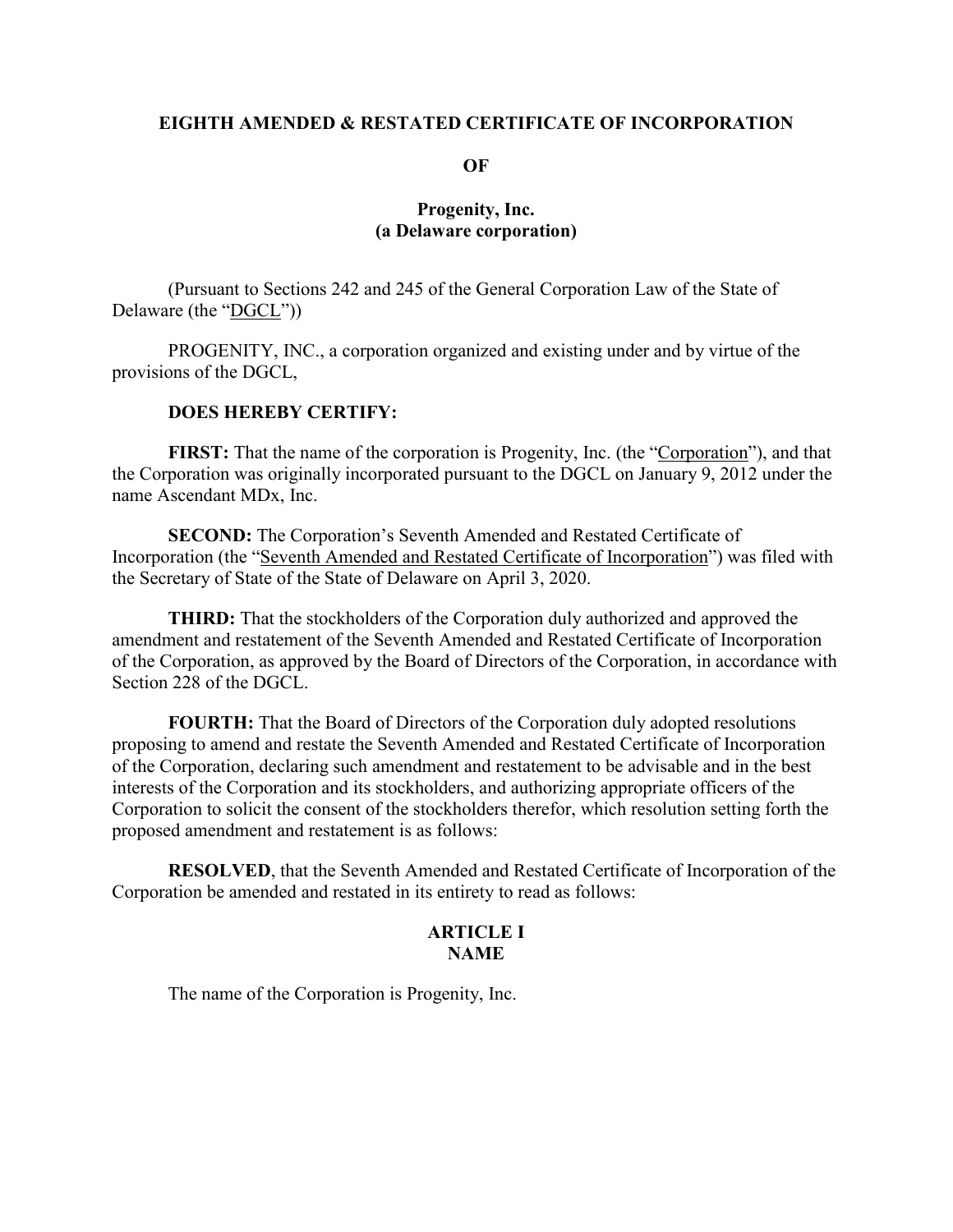### **ARTICLE II AGENT**

The address of the Corporation's registered office in the State of Delaware and the County of Kent is 850 New Burton Road, Suite 201, Dover, DE 19904. The name of its registered agent at such address is COGENCY GLOBAL INC.

## **ARTICLE III PURPOSE**

The purpose of the Corporation is to engage in any lawful act or activity for which corporations may be organized under the DGCL.

# **ARTICLE IV STOCK**

Section 4.1 Authorized Stock. The total number of shares which the Corporation shall have authority to issue is 360,000,000, of which 350,000,000 shall be designated as Common Stock, par value \$.001 per share (the "Common Stock"), and 10,000,000 shall be designated as Preferred Stock, par value \$.001 per share (the "Preferred Stock").

Section 4.2 Common Stock.

(a) Each holder of Common Stock, as such, shall be entitled to one vote for each share of Common Stock held of record by such holder on all matters on which stockholders generally are entitled to vote; provided, however, that, except as otherwise required by law, holders of Common Stock, as such, shall not be entitled to vote on any amendment to this Certificate of Incorporation, including any certificate of designations relating to any series of Preferred Stock (each hereinafter referred to as a "Preferred Stock Designation"), that relates solely to the terms of one or more outstanding series of Preferred Stock if the holders of such affected series are entitled, either separately or together with the holders of one or more other such series, to vote thereon pursuant to this Certificate of Incorporation (including any Preferred Stock Designation).

(b) Dividends. Subject to the rights of the holders of any outstanding series of Preferred Stock, the holders of shares of Common Stock shall be entitled to receive dividends to the extent permitted by law when, as and if declared by the Board of Directors of the Corporation (the "Board of Directors").

(c) Liquidation. Upon the dissolution, liquidation or winding up of the Corporation, subject to the rights of the holders of any outstanding series of Preferred Stock, the holders of shares of Common Stock shall be entitled to receive the assets of the Corporation available for distribution to its stockholders ratably in proportion to the number of shares held by them.

Section 4.3 Preferred Stock. The Preferred Stock may be issued from time to time in one or more series. Subject to limitations prescribed by law and the provisions of this Article IV (including any Preferred Stock Designation), the Board of Directors is hereby authorized to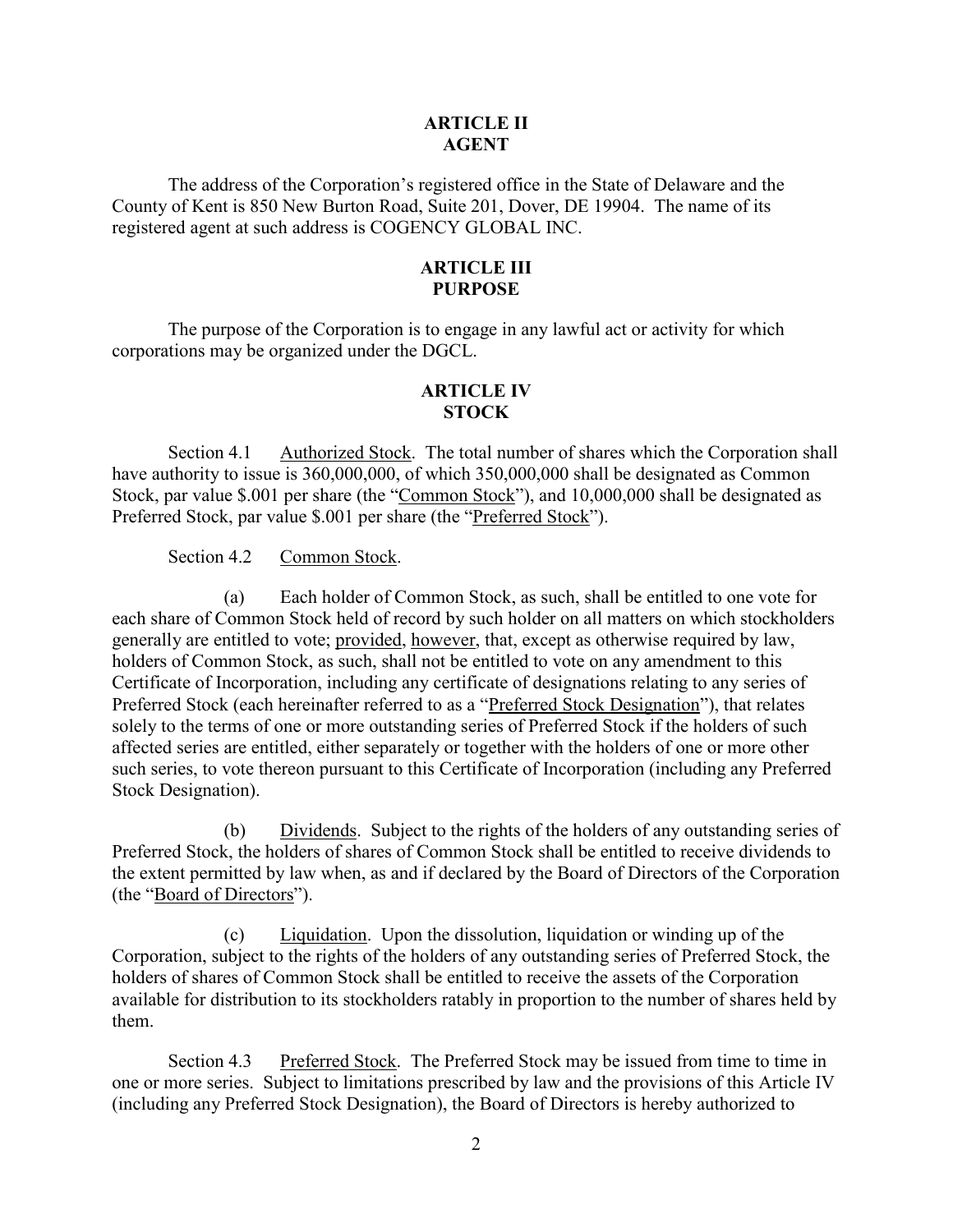provide by resolution and by causing the filing of a Preferred Stock Designation for the issuance of the shares of Preferred Stock in one or more series, and to establish from time to time the number of shares to be included in each such series, and to fix the designations, powers, preferences, and relative, participating, optional or other rights, if any, and the qualifications, limitations or restrictions, if any, of the shares of each such series.

Section 4.4 No Class Vote on Changes in Authorized Number of Shares of Stock. Subject to the rights of the holders of any outstanding series of Preferred Stock, the number of authorized shares of Common Stock or Preferred Stock may be increased or decreased (but not below the number of shares thereof then outstanding) by the affirmative vote of at least a majority of the voting power of the stock outstanding and entitled to vote thereon irrespective of the provisions of Section 242(b)(2) of the DGCL.

# **ARTICLE V BOARD OF DIRECTORS**

Section 5.1 Number. Except as otherwise provided for or fixed pursuant to the provisions of Article IV hereof (including any Preferred Stock Designation), the Board of Directors shall consist of such number of directors as shall be determined from time to time solely by resolution adopted by the affirmative vote of a majority of the total number of directors then authorized.

## Section 5.2 Vacancies and Newly Created Directorships; Removal.

(a) Subject to the rights of the holders of any outstanding series of Preferred Stock, and unless otherwise required by law, newly created directorships resulting from any increase in the authorized number of directors and any vacancies in the Board of Directors resulting from death, resignation, retirement, disqualification, removal from office or other cause shall be filled solely by the affirmative vote of a majority of the remaining directors then in office, even though less than a quorum of the Board of Directors, or by the sole remaining director. Any director so chosen shall hold office until the next election of directors and until his or her successor shall have been duly elected and qualified. No decrease in the authorized number of directors shall shorten the term of any incumbent director.

(b) Any director, or the entire Board of Directors, may be removed, with or without cause, by the affirmative vote of at least a majority of the voting power of the stock outstanding and entitled to vote thereon; provided, however, that whenever the holders of any class or series are entitled to elect one or more directors by this Certificate of Incorporation (including any Preferred Stock Designation), with respect to the removal without cause of a director or directors so elected, the vote of the holders of the outstanding shares of that class or series and not the vote of the outstanding shares as a whole shall apply.

(c) During any period when the holders of any series of Preferred Stock have the right to elect additional directors as provided for or fixed pursuant to the provisions of Article IV hereof (including any Preferred Stock Designation) (the "Preferred Stock Directors"), and upon commencement and for the duration of the period during which such right continues: (i) the then otherwise total authorized number of directors of the Corporation shall automatically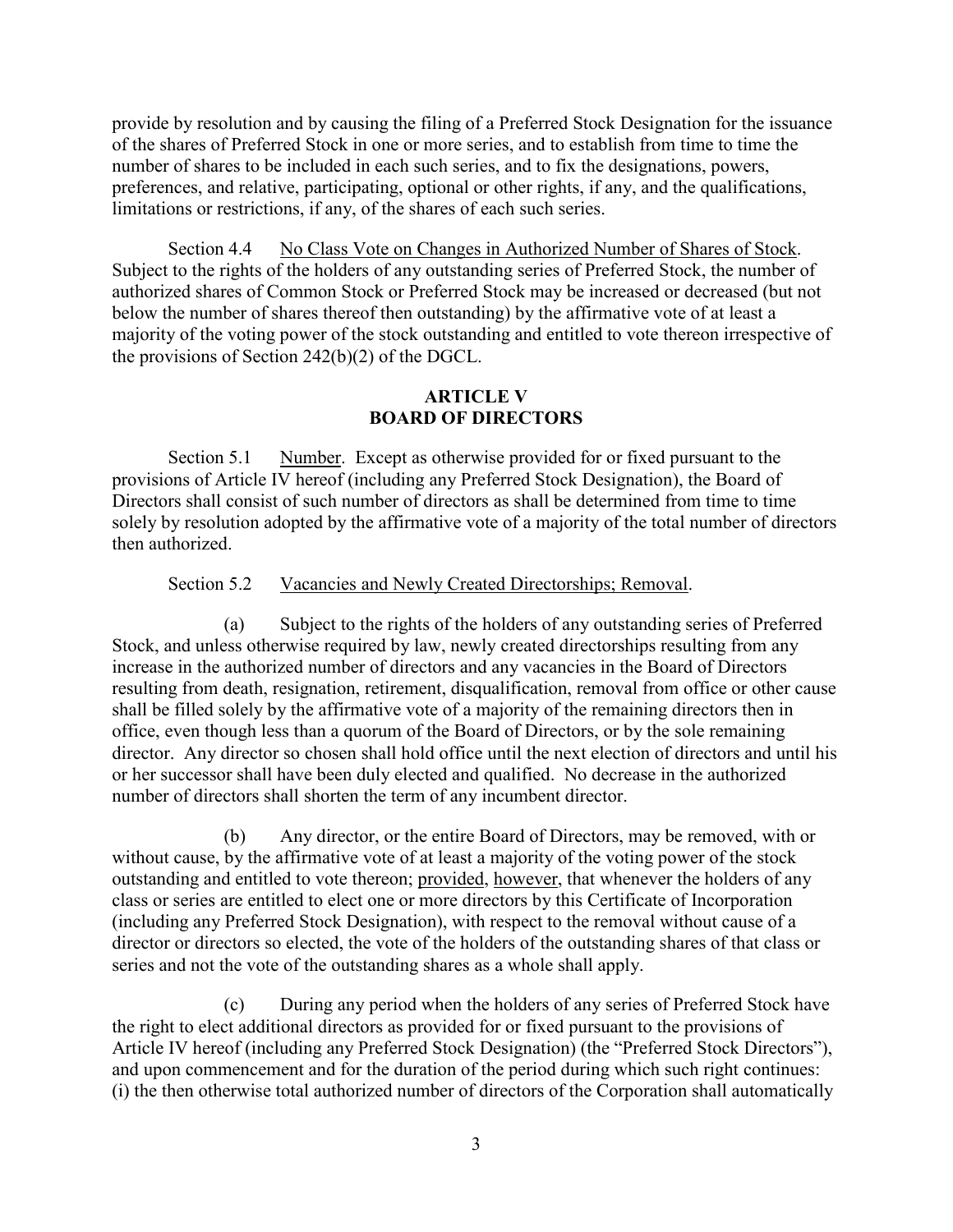be increased by such number of directors that the holders of any series of Preferred Stock have a right to elect, and the holders of such Preferred Stock shall be entitled to elect the additional directors so provided for or fixed pursuant to such provisions; and (ii) each Preferred Stock Director shall serve until such Preferred Stock Director's successor shall have been duly elected and qualified, or until such Preferred Stock Director's right to hold such office terminates pursuant to such provisions, whichever occurs earlier, subject to his or her earlier death, disqualification, resignation or removal. Except as otherwise provided for or fixed pursuant to the provisions of Article IV hereof (including any Preferred Stock Designation), whenever the holders of any series of Preferred Stock having such right to elect additional directors are divested of such right pursuant to such provisions, the terms of office of all such Preferred Stock Directors elected by the holders of such Preferred Stock, or elected to fill any vacancies resulting from the death, resignation, disqualification or removal of such additional directors, shall forthwith terminate (in which case each such Preferred Stock Director shall cease to be qualified as a director and shall cease to be a director) and the total authorized number of directors of the Corporation shall be automatically reduced accordingly.

Section 5.3 Powers. Except as otherwise required by the DGCL or as provided in this Certificate of Incorporation (including any Preferred Stock Designation), the business and affairs of the Corporation shall be managed by or under the direction of the Board of Directors.

Section 5.4 Election; Annual Meeting of Stockholders.

(a) Ballot Not Required. The directors of the Corporation need not be elected by written ballot unless the Bylaws of the Corporation so provide.

(b) Notice. Advance notice of nominations for the election of directors, and of business other than nominations, to be proposed by stockholders for consideration at a meeting of stockholders of the Corporation shall be given in the manner and to the extent provided in or contemplated by the Bylaws of the Corporation.

(c) Annual Meeting. The annual meeting of stockholders, for the election of directors to succeed those whose terms expire and for the transaction of such other business as may properly come before the meeting, shall be held at such place, if any, either within or without the State of Delaware, on such date, and at such time as the Board of Directors shall fix.

# **ARTICLE VI STOCKHOLDER ACTION**

Except as otherwise provided for or fixed pursuant to the provisions of Article IV hereof (including any Preferred Stock Designation), no action that is required or permitted to be taken by the stockholders of the Corporation may be effected by consent of stockholders in lieu of a meeting of stockholders; provided, however, that at any time when (i) Harry Stylli, (ii) Athyrium Capital Management, LP, and (iii) Andrew Midler, including for each any entities affiliated therewith, collectively, beneficially own (as defined by Securities and Exchange Commission rules promulgated under Section 13 of the Securities Exchange Act of 1934, as amended) shares representing more than 50% of the voting power of the stock outstanding and entitled to vote, any action required or permitted to be taken at any annual or special meeting of the stockholders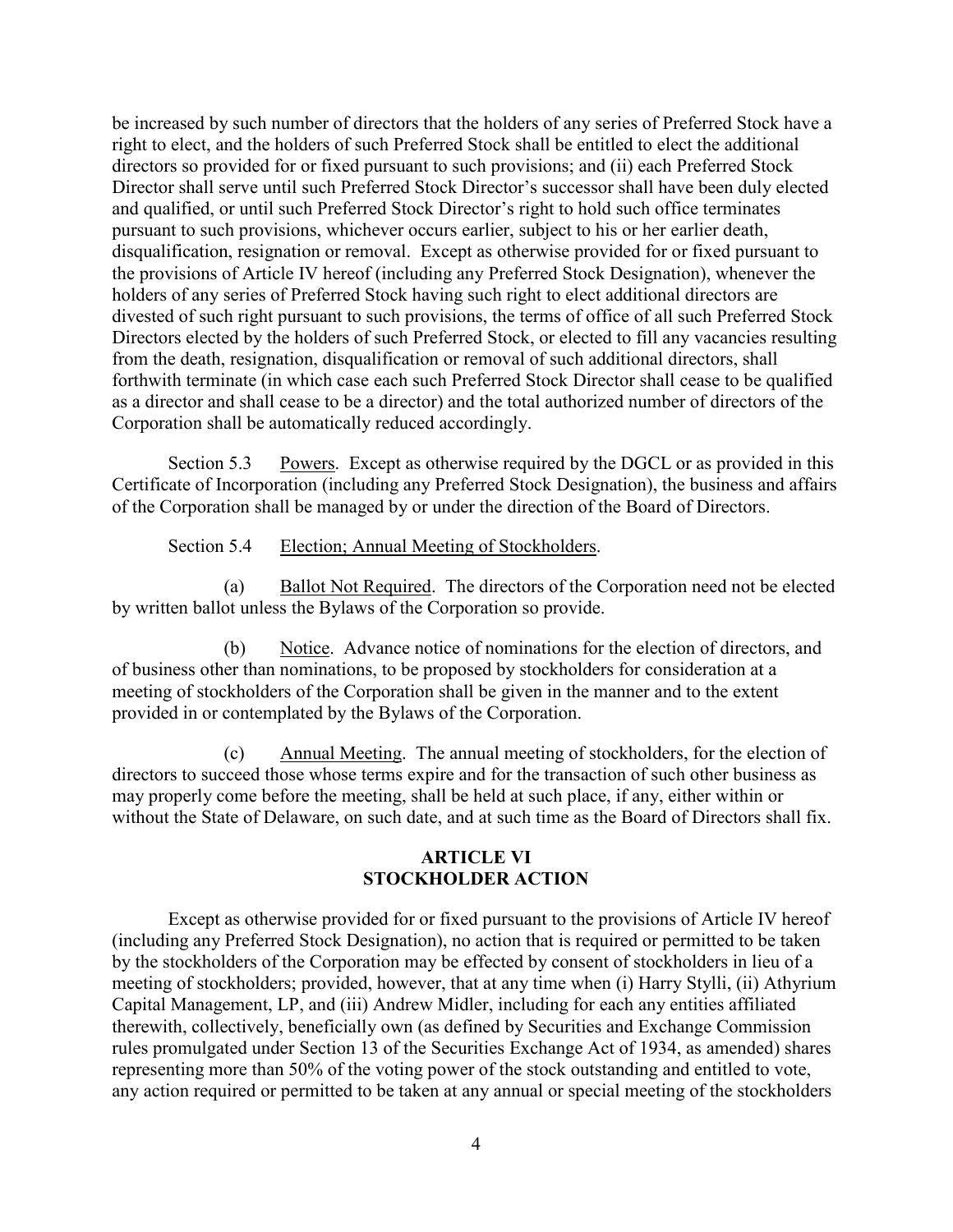of the Corporation may be taken without a meeting, without prior notice and without a vote by consent in accordance with Section 228 of the DGCL.

#### **ARTICLE VII SPECIAL MEETINGS OF STOCKHOLDERS**

Except as otherwise required by law, and except as otherwise provided for or fixed pursuant to the provisions of Article IV hereof (including any Preferred Stock Designation), a special meeting of the stockholders of the Corporation may be called at any time only by the Board of Directors. Only such business shall be conducted at a special meeting of stockholders as shall have been brought before the meeting by or at the direction of the Board of Directors.

# **ARTICLE VIII EXISTENCE**

The Corporation shall have perpetual existence.

## **ARTICLE IX AMENDMENT**

Section 9.1 Amendment of Certificate of Incorporation. The Corporation reserves the right at any time, and from time to time, to amend, alter, change or repeal any provision contained in this Certificate of Incorporation (including any Preferred Stock Designation), and other provisions authorized by the laws of the State of Delaware at the time in force may be added or inserted, in the manner now or hereafter prescribed by the laws of the State of Delaware, and all powers, preferences and rights of any nature conferred upon stockholders, directors or any other persons by and pursuant to this Certificate of Incorporation (including any Preferred Stock Designation) in its present form or as hereafter amended are granted subject to this reservation.

Section 9.2 Amendment of Bylaws. In furtherance and not in limitation of the powers conferred by the laws of the State of Delaware, but subject to the terms of any series of Preferred Stock then outstanding, the Board of Directors is expressly authorized to adopt, amend or repeal the Bylaws of the Corporation. Except as otherwise provided in this Certificate of Incorporation (including the terms of any Preferred Stock Designation that require an additional vote) or the Bylaws of the Corporation, and in addition to any requirements of law, the affirmative vote of at least a majority of the voting power of the stock outstanding and entitled to vote thereon, voting together as a single class, shall be required for the stockholders to adopt, amend or repeal, or adopt any provision inconsistent with, any provision of the Bylaws of the Corporation.

### **ARTICLE X LIABILITY OF DIRECTORS**

Section 10.1 No Personal Liability. To the fullest extent permitted by the DGCL as the same exists or as may hereafter be amended, no director of the Corporation shall be personally liable to the Corporation or its stockholders for monetary damages for breach of fiduciary duty as a director.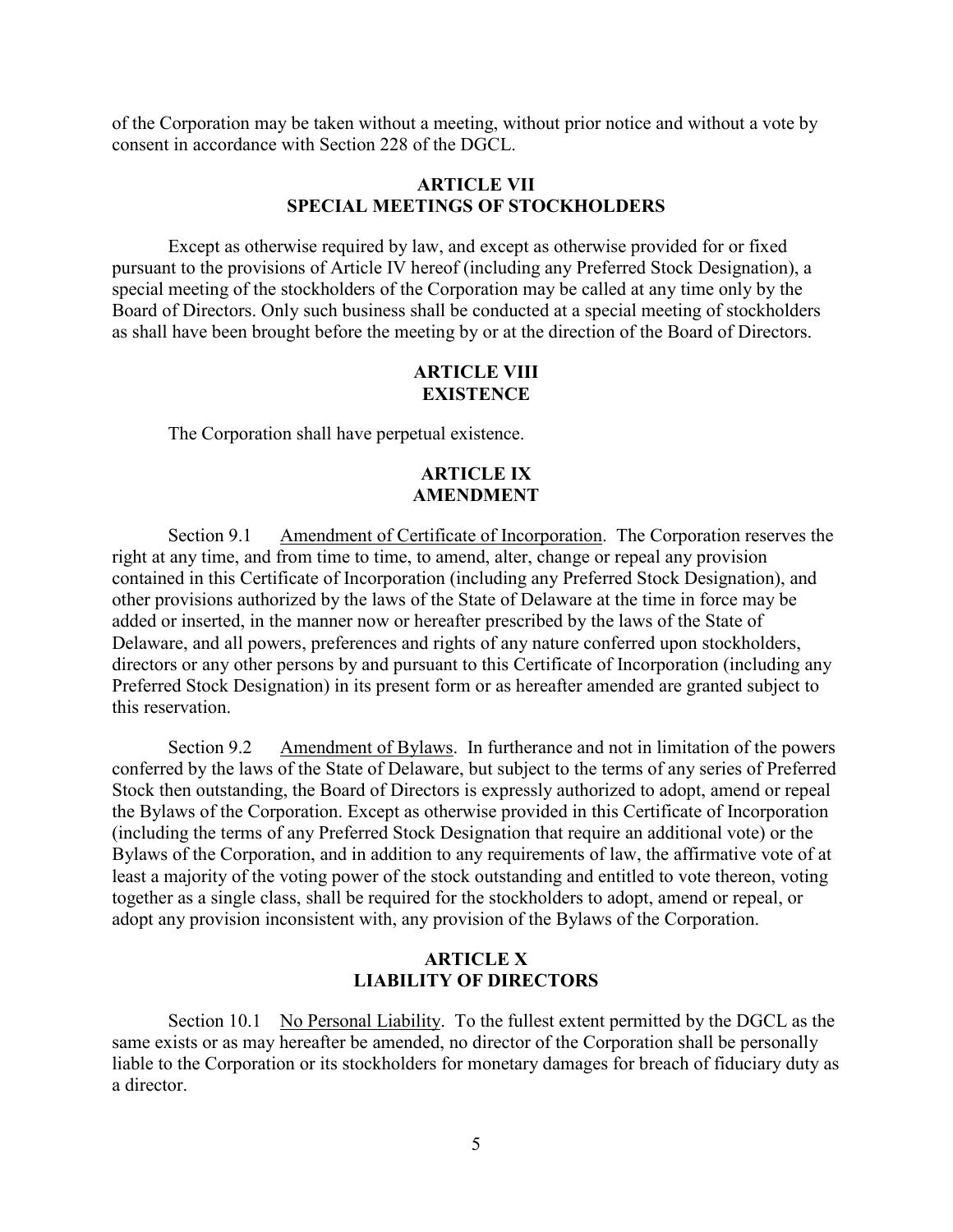Section 10.2 Amendment or Repeal. Any amendment, alteration or repeal of this Article X that adversely affects any right of a director shall be prospective only and shall not limit or eliminate any such right with respect to any proceeding involving any occurrence or alleged occurrence of any action or omission to act that took place prior to such amendment, alteration or repeal.

#### **ARTICLE XI FORUM FOR ADJUDICATION OF DISPUTES**

Section 11.1 Forum. Unless the Corporation, in writing, selects or consents to the selection of an alternative forum, the sole and exclusive forum for any internal corporate claims (as defined below), to the fullest extent permitted by law, and subject to applicable jurisdictional requirements, shall be the Court of Chancery of the State of Delaware (or, if the Court of Chancery does not have, or declines to accept, jurisdiction, another state court or a federal court located within the State of Delaware). For purposes of this Article XI, "internal corporate claims" means claims, including claims in the right of the Corporation: (a) that are based upon a violation of a duty by a current or former director, officer, employee or stockholder in such capacity; or (b) as to which the DGCL confers jurisdiction upon the Court of Chancery. Notwithstanding anything herein to the contrary, and for the avoidance of doubt: (y) this Article XI shall not apply to suits brought to enforce a duty or liability created by the Securities Exchange Act of 1934, as amended; and (z) unless the Corporation consents in writing to the selection of an alternative forum, the federal district courts of the United States of America shall be the sole and exclusive forum for the resolution of any complaint asserting a cause of action arising under the Securities Act of 1933, as amended.

Section 11.2 Consent to Jurisdiction. If any action the subject matter of which is within the scope of this Article XI is filed in a court other than the Court of Chancery (or, if the Court of Chancery does not have, or declines to accept, jurisdiction, another state court or a federal court located within the State of Delaware) (a "Foreign Action") by any current or former stockholder (including any current or former beneficial owner), such stockholder shall be deemed to have consented to: (a) the personal jurisdiction of the Court of Chancery (or such other state or federal court located within the State of Delaware, as applicable) in connection with any action brought in any such court to enforce this Article XI; and (b) having service of process made upon such stockholder in any such action by service upon such stockholder's counsel in the Foreign Action as agent for such stockholder.

Section 11.3 Enforceability. If any provision of this Article XI shall be held to be invalid, illegal or unenforceable as applied to any person or entity or circumstance for any reason whatsoever, then, to the fullest extent permitted by law, the validity, legality and enforceability of such provision in any other circumstance and of the remaining provisions of this Article XI (including, without limitation, each portion of any sentence of this Article XI containing any such provision held to be invalid, illegal or unenforceable that is not itself held to be invalid, illegal or unenforceable) and the application of such provision to other persons or entities or circumstances shall not in any way be affected or impaired thereby.

[The remainder of this page has been intentionally left blank.]